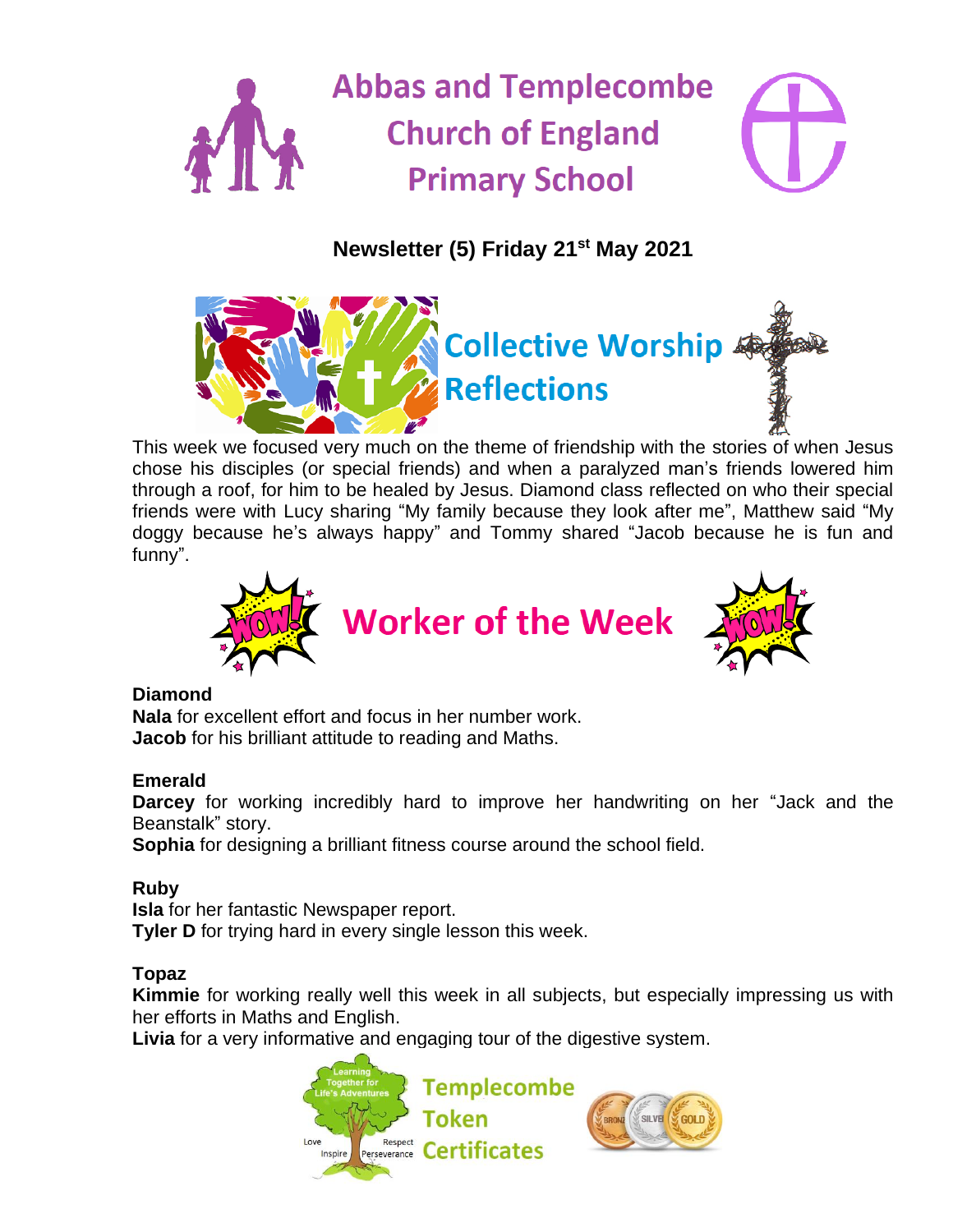Cameron, Jacob, Pat, Fred and Darcey from Emerald Class, Molly, Rose, Bella, Annabelle, Bethany, Ruthi, Amelia, Megan, Chloe and Daisy from Ruby Class and Nathan and Toby from Topaz Class have all achieved their Bronze Templecombe Token certificate this week.

Sapphire and Grace from Emerald Class and Rosie, Layla, Ruby, Mali, Marcus, Giovanna, Isabella, Martha and Evelyn from Topaz Class have all achieved their Silver Templecombe Token certificate this week. A big well done to all of you!



#### **After Fun**

We have reviewed our current after school provision and based on numbers attending and our current staffing capacity, we will not be able to extend the provision at this time. We hope that in September, numbers will return to pre-pandemic levels and it will once again be economically viable to run to a new finish time of 5pm Monday to Thursday and 4.30pm on a Friday. I am sorry to those parents that would have liked us to extend our timings sooner but it simply isn't possible at present.

We have also conducted a review of our club pricing structure and in order that we can keep offering before and after school activities (they cannot be a drain on school resources) we will be raising our charges from September:

Breakfast club - £3 a day

After fun – 3.30pm to 4.30pm £3 / 3.30pm to 5pm £4.50

After school clubs – run by a TA £3 / run by a teacher free

#### **Forest School**

In the coming weeks we will be sharing plans for an expansion to our Forest School area, supported by Morgan Sindall, a generous grant separately sourced through the PTA and the Carymoor Environmental Trust – we are hoping everyone can join in planning for this exciting new phase in our outdoor education facilities.

A massive thank you to the PTA 'Dads' group for making two amazing new mud kitchens to go into the newly revitalized Forest School area.



Following the amazing success of the Smarties Challenge two years ago, we are once again doing the challenge - tubes of smarties will be coming home on Friday 28<sup>th</sup> May for eating and then collecting coins. Please return the tubes to the class teacher on Wednesday 9<sup>th</sup> June so they can be isolated ahead of a special count up event on Friday 11<sup>th</sup> June.

Collections of empty crisp packets and laundry products (ie. softener bottles, dishwasher tablet packets, liquid tabs boxes with the Terracycle symbol as well as any wipe/baby wipes packaging) continue for sending off to Terracycle. Thank you to those PTFA volunteers who are emptying our collection bins and keeping these collections running smoothly.

A PTA meeting will be taking place on Tuesday  $25<sup>th</sup>$  May at 6pm in the school hall.